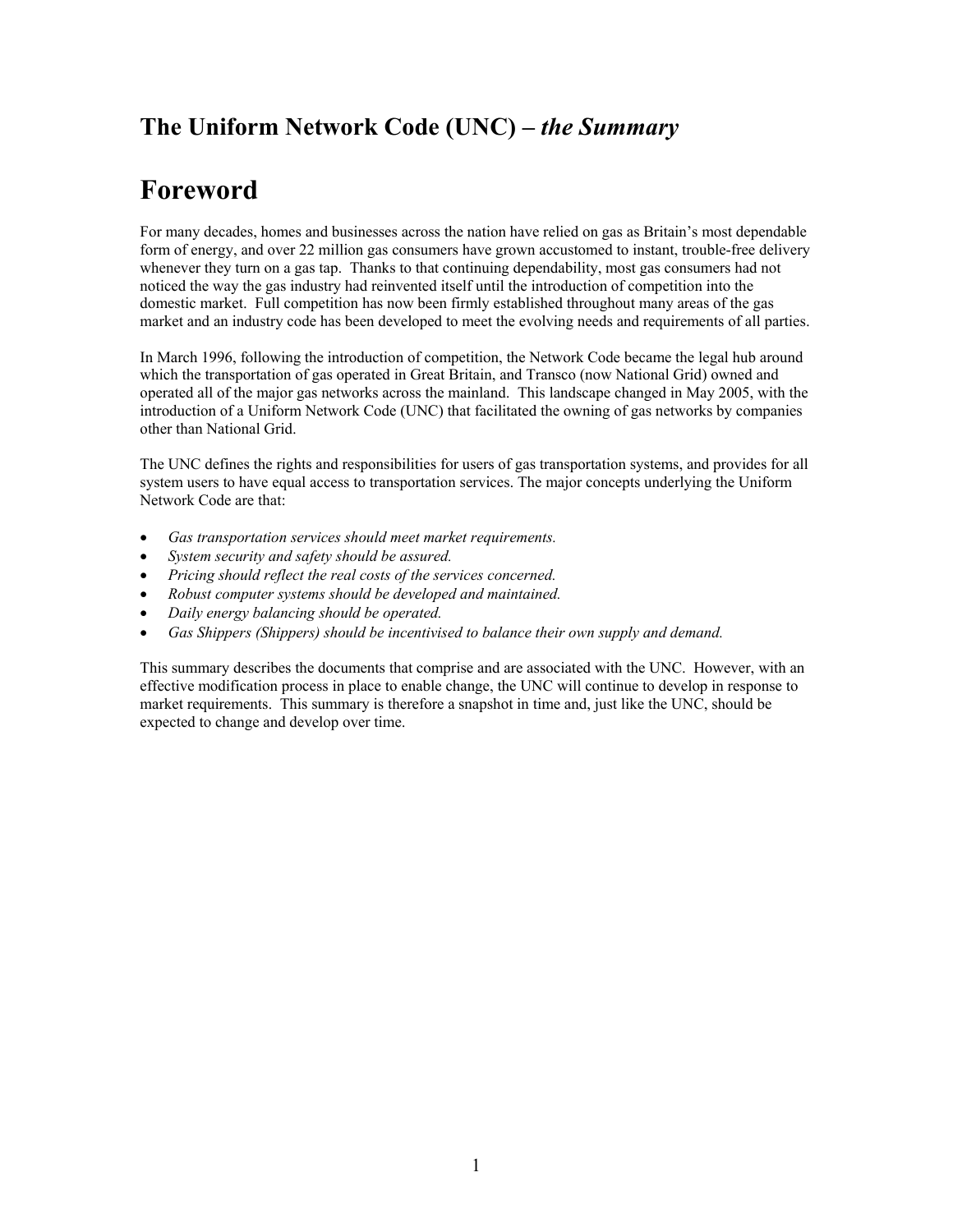# **Contents**

| Introduction  |                                      |                                                                     |  |
|---------------|--------------------------------------|---------------------------------------------------------------------|--|
|               | 11                                   | Uniform Network Code Framework Agreement and Accession Agreement  3 |  |
|               | 12                                   |                                                                     |  |
|               | 1 <sup>3</sup>                       |                                                                     |  |
| $\mathcal{L}$ |                                      | <b>UNC Binder 1</b>                                                 |  |
|               | 21                                   |                                                                     |  |
|               | 2.2                                  |                                                                     |  |
|               | 2.3                                  |                                                                     |  |
|               | 24                                   |                                                                     |  |
|               | 2.5                                  |                                                                     |  |
|               | 2.6                                  |                                                                     |  |
|               | 2.7                                  |                                                                     |  |
|               | <b>UNC Binder 2</b><br>$\mathcal{E}$ |                                                                     |  |
|               | 31                                   |                                                                     |  |
|               |                                      |                                                                     |  |
|               | 41                                   |                                                                     |  |
|               |                                      | UK Link Manual                                                      |  |
|               | 51                                   |                                                                     |  |
| 6             |                                      |                                                                     |  |
|               | 6.1                                  |                                                                     |  |
|               | 6.2                                  |                                                                     |  |
|               | 63                                   |                                                                     |  |
|               | 64                                   |                                                                     |  |
|               |                                      |                                                                     |  |

Page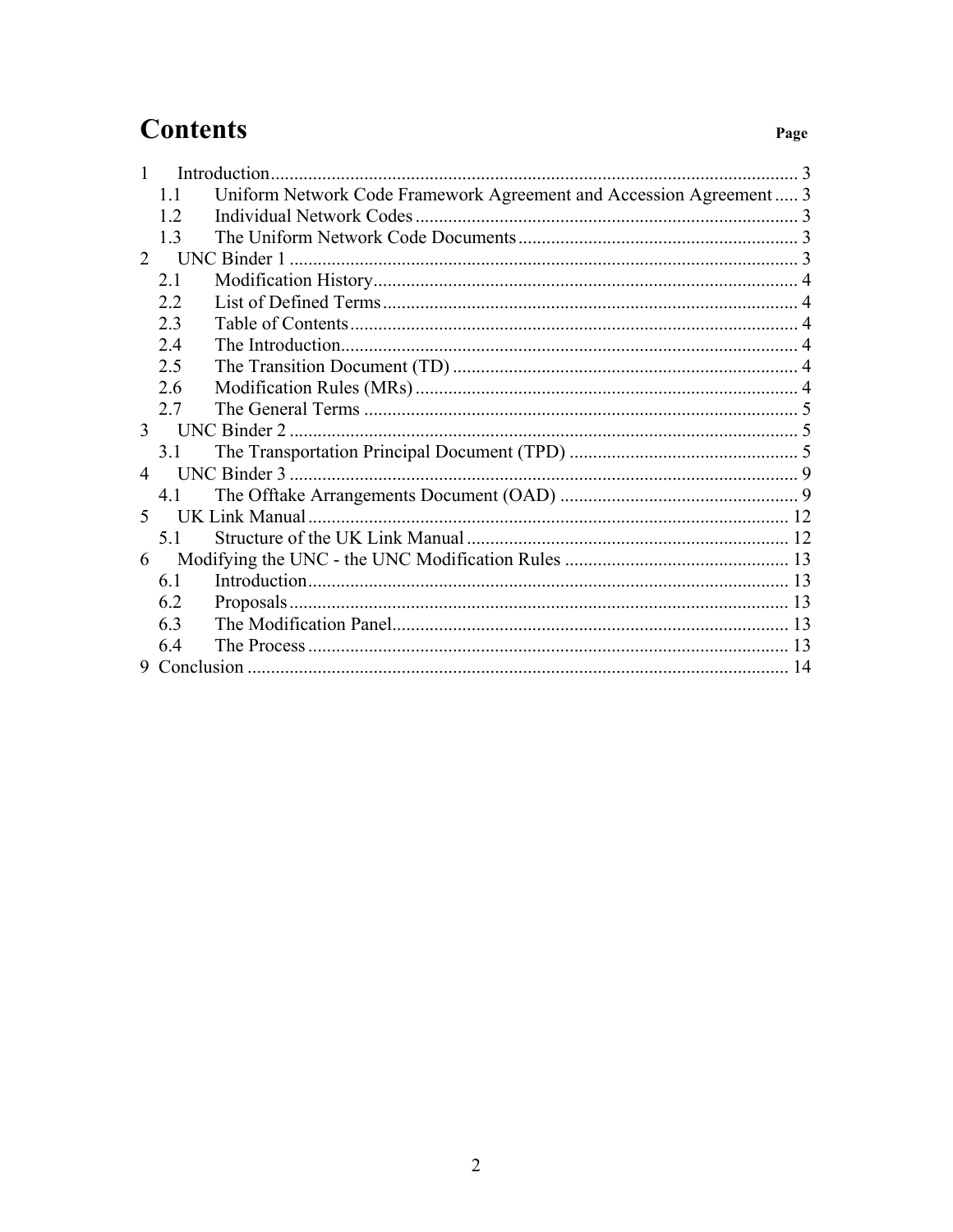# <span id="page-2-0"></span>**The Uniform Network Code (UNC)**

# **1 Introduction**

A 'Network Code' is a legal document that forms the basis of the arrangements between a Gas Transporter (GT) and the Shippers whose gas it transports. The Network Code, which is the subject of this document, is that involving the major Transporters and is termed the Uniform Network Code (UNC).

A copy of the full Uniform Network Code can be accessed and downloaded from the Joint Office of Gas Transporters web site, www.gasgovernance.com.

# **1.1 Uniform Network Code Framework Agreement and Accession Agreement**

By signing this document each Transporter and each Shipper, wishing to use its network, enter into an agreement 'for the purposes of giving effect to and binding themselves by the Uniform Network Code'. The document itself is only a few pages long. It defines certain key terms, records the names and addresses of the parties, and commits them to work both with each other and with all the other parties to the UNC.

For later signatories, the Accession Agreement, which has the same substantive effect, is used to become a party to the UNC.

# **1.2 Individual Network Codes**

An individual Network Code, or 'Short Form Code', is the Network Code published by each GT, as required by its licence. It is called a Short Form Code because it contains no substantive terms and is given substance by appropriate cross-reference to the terms of the UNC. Apart from the name of the GT concerned, the Short Form Codes are identical at present.

Copies are available at: www.gasgovernance.com.

# **1.3 The Uniform Network Code Documents**

The Uniform Network Code comprises the:

- Introduction;
- Transportation Principal Document (TPD);
- Offtake Arrangements Document (OAD);
- Modification Rules;
- Transition Document (TD); and
- General Terms.

For ease of reference the documents that comprise the UNC are divided into three Binders (1, 2 and 3), and are then further sub divided into Sections.

# **2 UNC Binder 1**

This Binder contains the following documents:

- a) List of Defined Terms
- b) Introduction
- c) Transition Document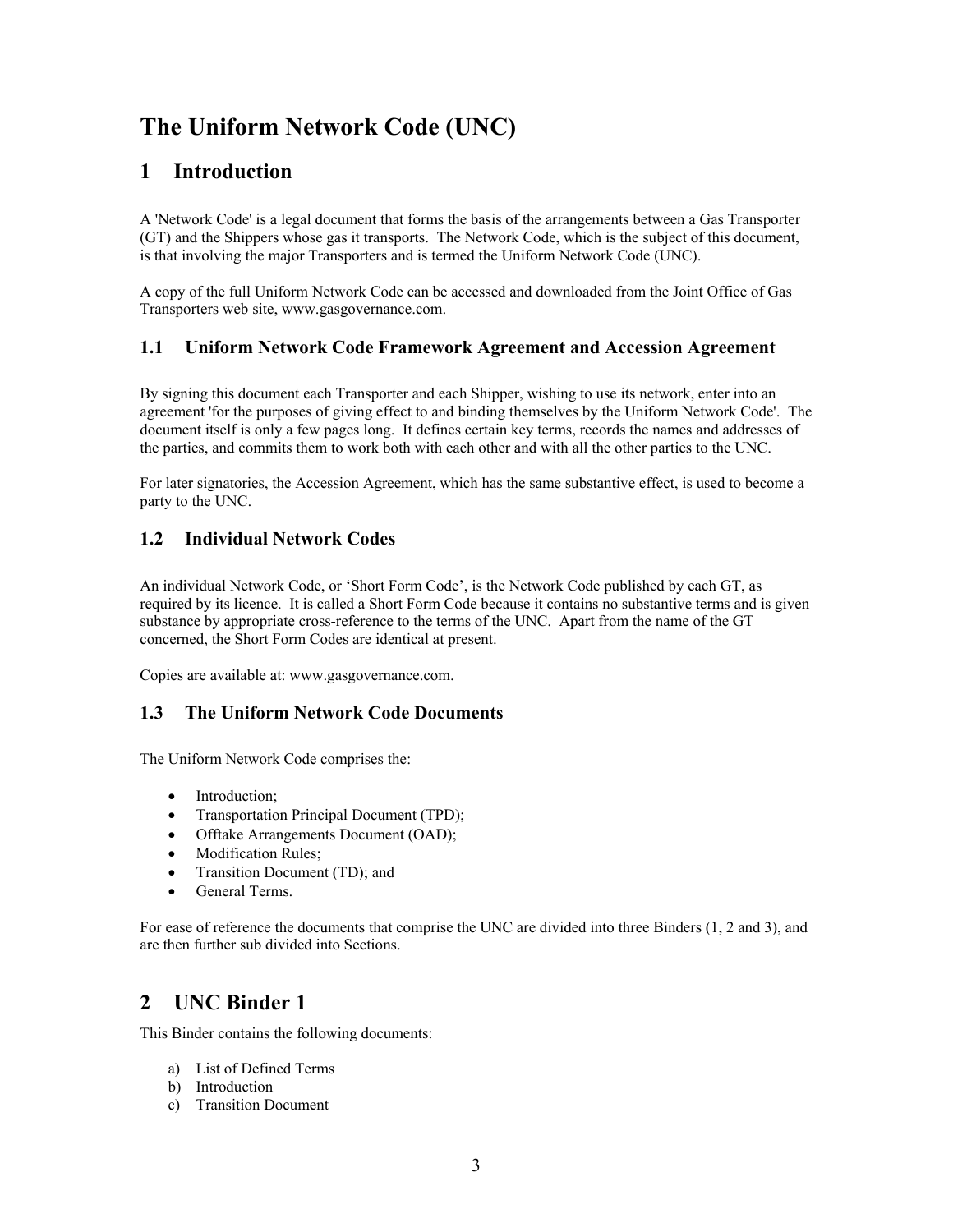- <span id="page-3-0"></span>d) Modification Rules
- e) General Terms.

## **2.1 Modification History**

This appears at the front of Binder 1. This list does not form part of the formal UNC and is published for information purposes only. It provides a history of when each Modification and/or Consent to Modify the UNC came into effect, and also a history of the revisions made to the UNC and the issue dates of each revised version.

# **2.2 List of Defined Terms**

This appears at the front of Binder 1. This list does not form part of the formal UNC and is published for information purposes only. It provides a quick reference guide to the appropriate paragraph references where each defined term can be found.

#### **2.3 Table of Contents**

This lists the documents in Binder 1 that form part of the UNC.

### **2.4 The Introduction**

This describes the documents that make up the UNC (see list at 1.3) and sets out the relationship between the UNC and the individual Network Codes.

## **2.5 The Transition Document (TD)**

This document includes its own Table of Contents, and defines those aspects of the UNC where interim arrangements were agreed prior to its introduction, and also on-going transitions in the regime. The Transition Document takes precedence over the equivalent sections of the TPD for the dates specified in individual clauses or sections of the Transition Document. It is divided into the following parts:

- Part  $I General$
- Part II Transportation Principal Document
	- Part IIA General
	- Part IIB Relevant Transporters
	- Part IIC Transitional Rules
	- Part IID Flexibility Bidding
- Part III Offtake Arrangements Document
- Part IV Modification Rules

# **2.6 Modification Rules (MRs)**

The UNC and each of the individual network codes may need to change over time as experience is gained and as business conditions vary. GT licences require the Transporters to define and operate a mechanism to control the process of change – the Modification Rules. The Modification Rules set out clear governance arrangements for the management of the change process. This section also details the purpose and composition of the Modification Panel and defines how proposals to modify the UNC should be treated. The Modification Rules in the UNC enable: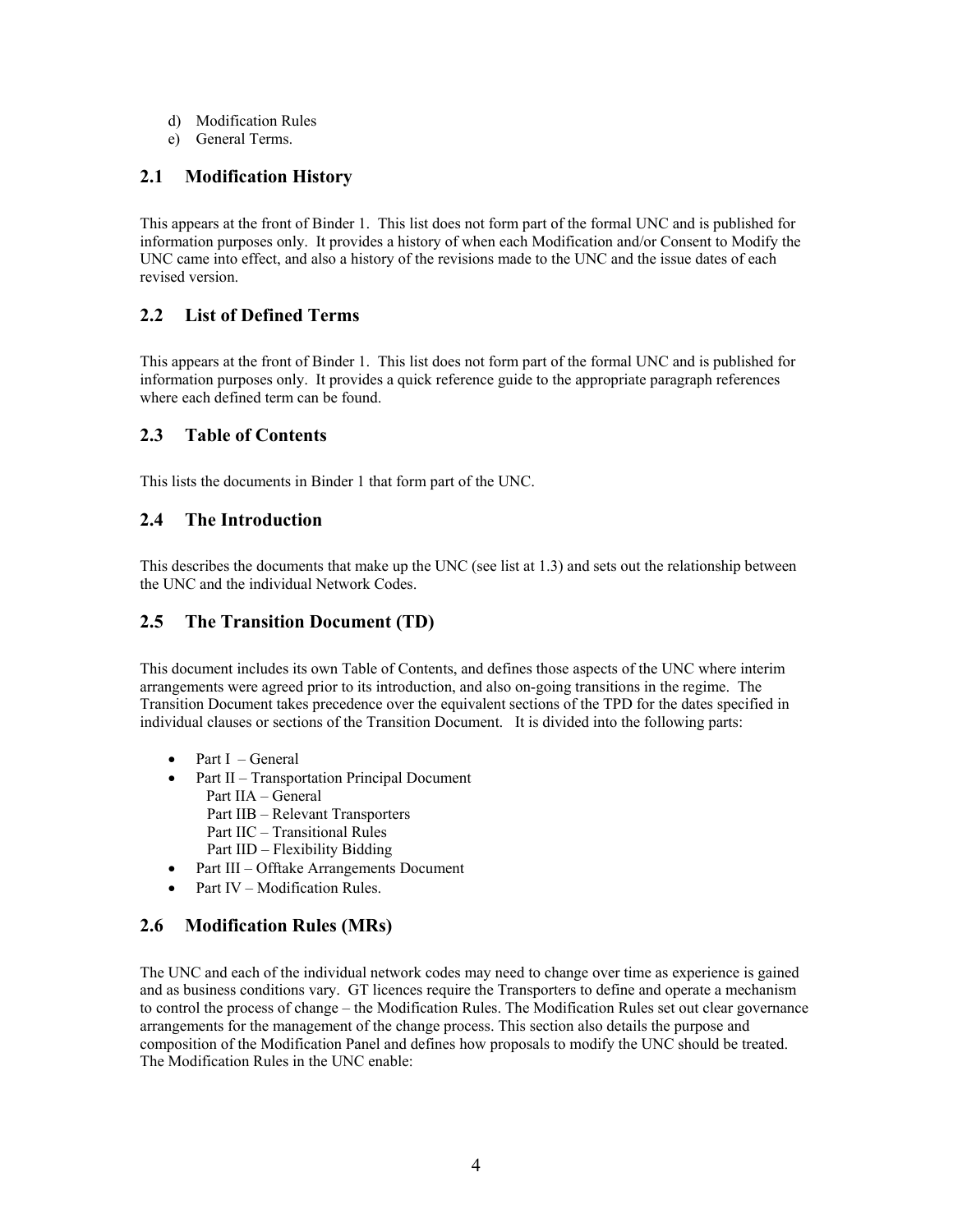- <span id="page-4-0"></span>• Shippers, one third party (energywatch) and the Transporters to make proposals for change
- All interested parties to make representations regarding proposed changes
- Transporters to approach Ofgem so that its governing body (the Gas and Electricity Markets Authority) may make a decision on whether or not any proposal should be implemented.

# **2.7 The General Terms**

This is split into three subsections.

#### *2.7.1 Section A Dispute Resolution*

This section covers the concepts of Expert Determination and Mediation.

#### *2.7.2 Section B General*

This section covers high level references associated with the UNC; Parties to the UNC (description, effect of Code on each party); Force Majeure (meaning, effect, and information); the establishment and functions of the UNC Committee and Sub-Committees; Notices and Communications (methods, delivery and reception); Assignment of rights, including waiver, rights of third parties, language, jurisdiction and governing law.

#### *2.7.3 Section C Interpretation*

This section covers specific fully defined terms (in addition to the list provided at the front of Binder 1) and their interpretation, including references to various Acts, Licences, time and dates, System clearing contract, Transportation constraint, costs and expenses, Demand, Condition A11 (18) Approval, and other miscellaneous references. It also includes technical interpretations (units and other terms, calorific value, conversions, and therms).

# **3 UNC Binder 2**

This Binder contains the Transportation Principal Document (TPD), which is subdivided into Sections A to Z.

# **3.1 The Transportation Principal Document (TPD)**

The TPD sets out the transportation arrangements between Transporters and Shippers and certain similar arrangements between upstream Transporters and Distribution Network Operator (DNO) Users. It contains over twenty sections covering several hundred pages, which define in precise legal detail the UNC. Some sections cover topics that are common to many contracts, e.g. confidentiality obligations, mechanisms for resolving disputes, and provisions to limit the legal liability of the signatory parties. Other sections cover topics which are specific to gas transportation. This document includes its own Table of Contents**.**

- Section A System Classification
- Section B System Use and Capacity
- Section C Nominations
- Section D Operational Balancing and Trading Arrangements
- Section E Daily Quantities, Imbalances and Reconciliation
- Section F System Clearing, Balancing Charges and Neutrality
- Section G Supply Points
- Section H Demand Estimation and Demand Forecasting
- Section I Entry Requirements
- Section J Exit Requirements
- Section K Operating Margins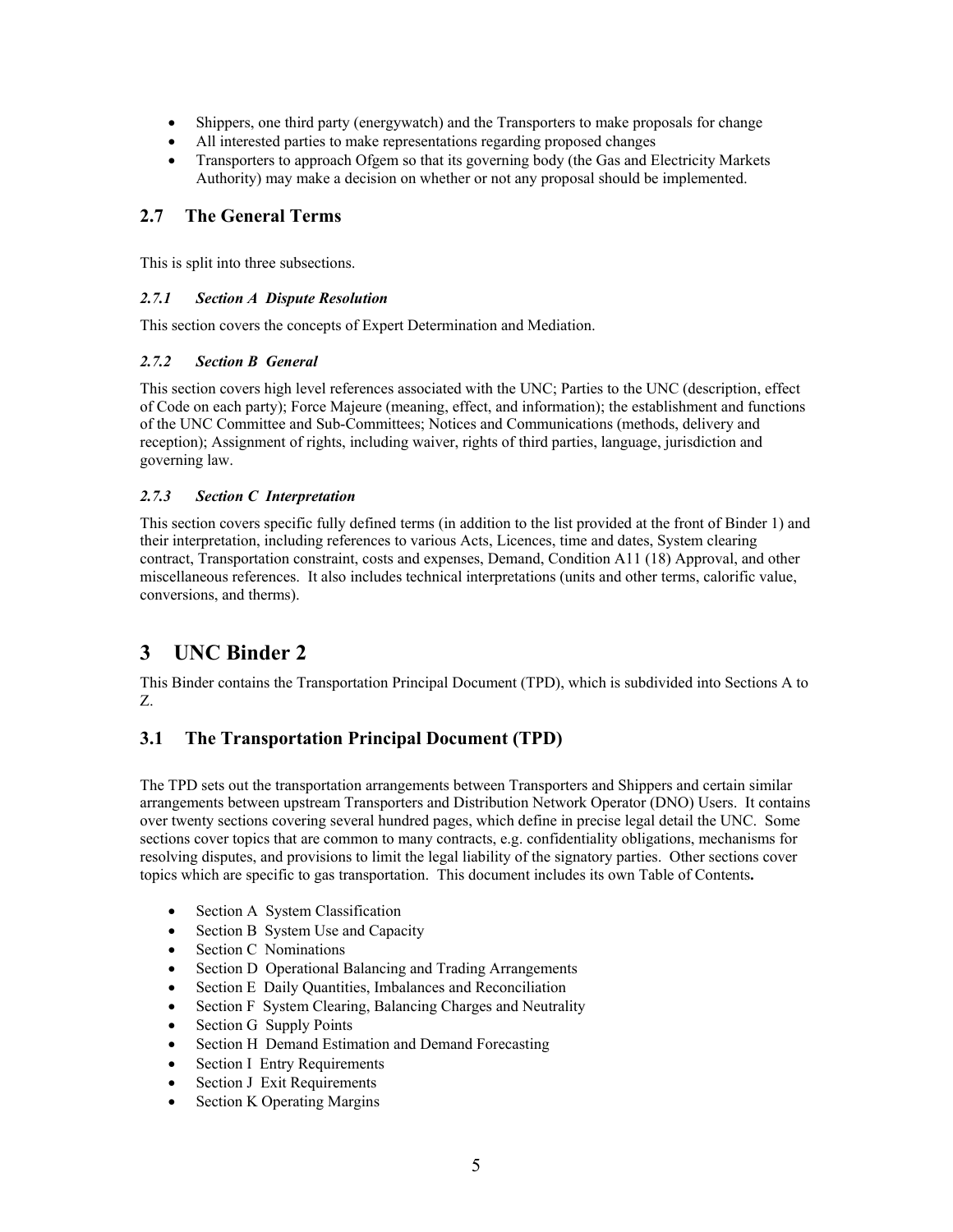- Section L Maintenance and Operational Planning
- Section M Supply Point Metering
- Section N Shrinkage
- Section O System Planning
- Section P (Unused at present)
- Section Q Emergencies
- Section R Storage
- Section S Invoicing and Payment
- Section T (Unused at present)
- Section U UK Link
- Section V General
- Section W (Unused at present)
- Section X Energy Balancing Credit Management
- Section Y (Unused at present)
- Section Z National Grid LNG Storage Facilities

#### *3.1.1 Section A System Classification*

This section classifies and defines the different Systems: National Transmission System (NTS) and the Local Distribution Zones (LDZs), the Exit Zones, the System Points, including the Scottish Independent Networks (SINs). It also describes System Entry and Exit Points and Supply Points.

#### *3.1.2 Section B System Use and Capacity*

This section contains information relating to the use of the System, and to NTS Entry Capacity (different types of Entry Capacity, auctions, availability, allocation, constraint management, curtailment of Interruptible NTS Entry Capacity, surrender, different types of charges, neutrality arrangements); NTS Exit Capacity (registration at different points, different types of charges, surrender, Firm Capacity Application); Supply Point and LDZ Capacity (different types of registration and charges); Capacity Transfer; NTS Offtake Capacity (Statement, registration, charges).

#### *3.1.3 Section C Nominations*

This section relates to the daily nomination of quantities of gas for delivery to and offtaken from the Total System, enabling the operation of the NTS and Operational Balancing. It includes topics such as the nomination timetable and calorific value information, and information on Output and Input Nominations, Renominations, and Trade Nominations.

#### *3.1.4 Section D Operational Balancing and Trading Arrangements*

This section concerns the arrangements made to maintain the balance between the quantities of gas delivered to and offtaken from the Total System, including operational balancing requirements, decisions and actions. Trading arrangements are also covered, (market transactions and contract renominations, contingencies, and multi-day balancing actions, etc.). *Annex D-1* sets out terms and condition relating to the Trading System to be incorporated into the Trading System Arrangements.

#### *3.1.5 Section E Daily Quantities, Imbalances and Reconciliation*

This section relates to the determination of the daily quantities input and offtaken from the Total System by each Shipper and the associated charges, together with the determination of daily imbalances, any overrun and ratchet charges, and any scheduling charges. It deals with such topics as Entry/Exit Allocation Agents, unclaimed entry allocation, gas illegally taken, and unauthorised gas flows. It describes the calculation of a Shipper's Daily Imbalance and how Non Daily Metered (NDM), Daily Metered (DM) and CSEP Reconciliation are carried out, as well as aggregate NDM and suppressed reconciliation. Annual Quantity (AQ) revision and reconciliation is also included.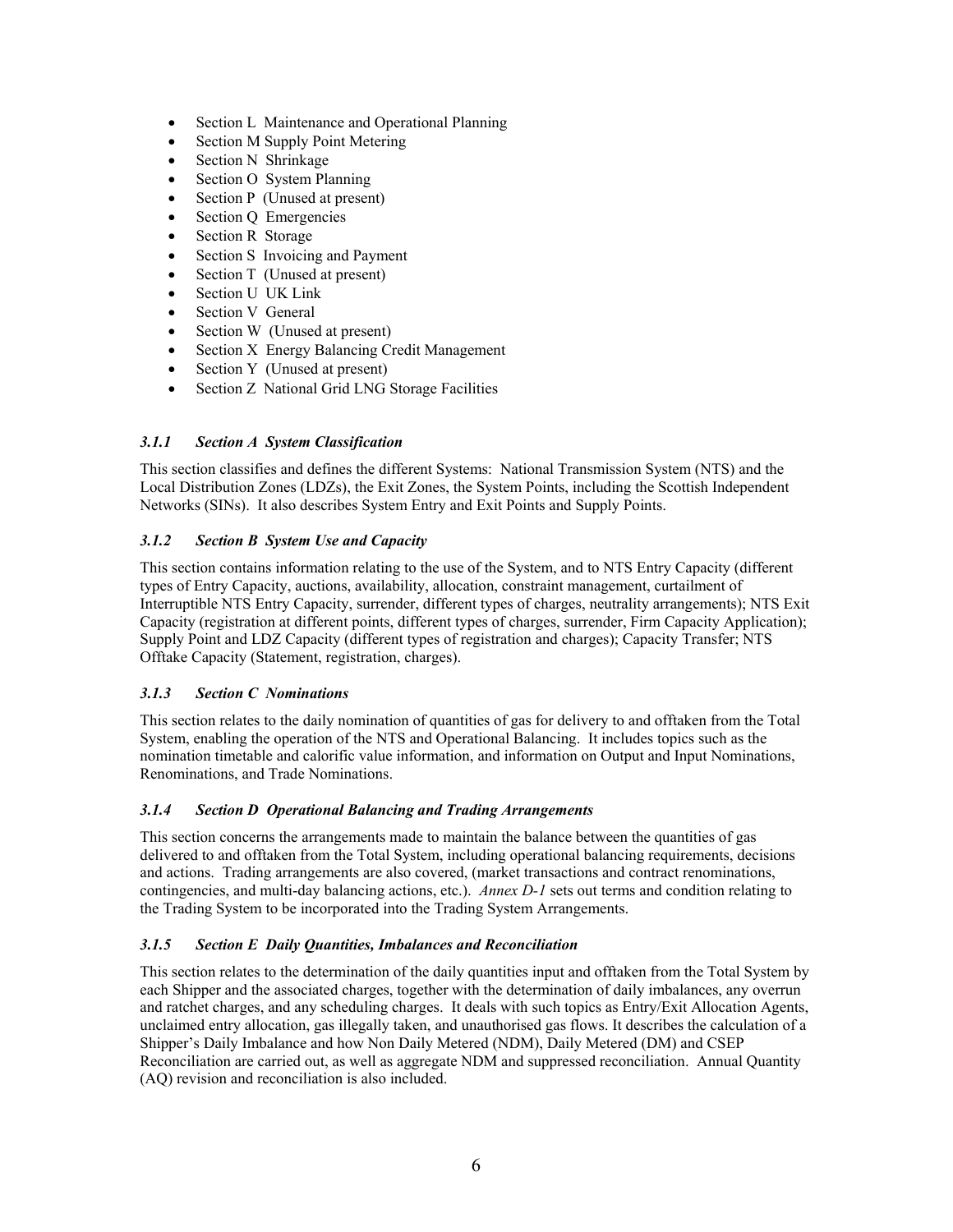#### *3.1.6 Section F System Clearing, Balancing Charges and Neutrality*

This section is concerned with the clearing of each Shipper's daily imbalances, the calculation and payment of daily imbalance charges and scheduling charges; the calculation and payment of balancing neutrality charges; the clearing of each Shipper's reconciliation quantities; and the calculation and payment of reconciliation neutrality charges.

#### *3.1.7 Section G Supply Points*

This section covers the structural rules associated with Supply Points; their registration (nomination, offer, confirmation, withdrawal and isolation); DM Supply Point capacity and offtake rates; Interruptible Supply Points; and New Supply Meter Points and other siteworks. *Annex G-1* relates to revisions to the Supply Point Register not requiring reconfirmation, and *Annex G-2* contains an example of the Mandatory Allocation Agency Terms Agreement.

#### *3.1.8 Section H Demand Estimation and Demand Forecasting*

This section concerns the estimation and forecasting of demand for gas at NDM Supply Point Components. It includes information relating to End User Categories and Demand Models (composite weather variable, seasonal normal demand, NDM sampling), and the determination of Supply Meter Point demand (formulae, annual load profile, weather correction factor, scaling factor, etc.). It also covers NDM Annual Quantities (including the formula), NDM capacity (including formulae), and daily demand forecasting.

#### *3.1.9 Section I Entry Requirements*

This section relates to the delivery of gas to the Total System at System Entry Points. It includes information relating to Network Entry Agreements, Network Entry Provisions (availability, amendment, gas entry conditions, measurement provisions and Local Operating Procedures), and to the delivery of the gas (compliance, non-compliant gas, special delivery arrangements, acceptance, Individual System Entry Point (ISEP) capability, restricted delivery and rates of delivery).

#### *3.1.10 Section J Exit Requirements*

This section contains information relating to the offtake of gas from a System at System Exit Points, including Inter-System Offtakes and Connected System Exit Points (CSEPs) and sets out the Network Exit Provisions and offtake requirements (availability, compliance, non-availability, etc.) together with Shipper offtake obligations in respect of different types/points of offtake. It is also sets out special provisions for NExA (Network Exit Agreement) Supply Meter Points, CSEPs and Inter-System Offtakes.

#### *3.1.11 Section K Operating Margins*

This section concerns the Operating Margins Requirements, i.e. the requirements for gas to be delivered to the NTS for the purposes of (a) operational balancing and (b) in an emergency (in order to maintain safe pressures within the NTS during the period in which the NTS is run down). It also covers capacity transfers, procurement and injection, and the recovery of Operating Margins costs.

#### *3.1.12 Section L Maintenance and Operational Planning*

This section relates to the requirements that are necessary to support the operational planning associated with the NTS Maintenance Programme. It describes the information gathering process, the information required from each Shipper, and the contents of the Maintenance Programme that National Grid NTS is required to publish. It also covers system maintenance of the NTS under the Maintenance Programme.

#### *3.1.13 Section M Supply Point Metering*

This section contains the provisions for the metering of the offtake of gas from the Total System at Supply Meter Points. It covers the installation and reading of Supply Point Meters and associated activities, including the provision of daily read meter readings to Shippers.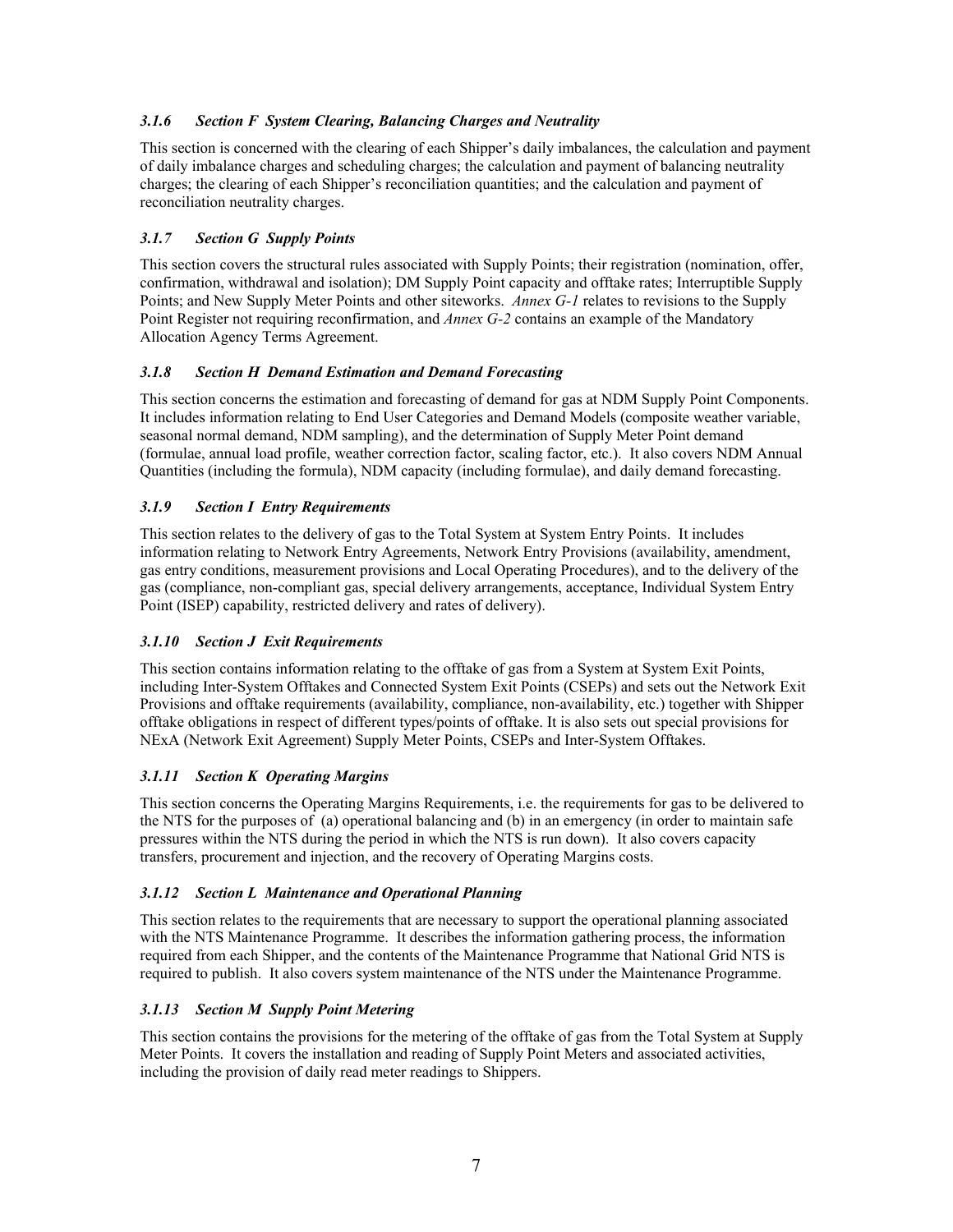#### *3.1.14 Section N Shrinkage*

This section covers all aspects of NTS and LDZ Shrinkage (gas in a System which is used by a Transporter in connection with the operation of, or which is unaccounted for as offtaken from, a System) including the determination of Shrinkage and its accounting.

#### *3.1.15 Section O System Planning*

National Grid NTS publishes assumptions and information regarding supply and demand for gas in respect of the Total System and its use. Each Transporter also publishes information regarding supply and demand for gas in respect of the relevant System and its use. This section sets out the requirements for Shippers to provide information to the Transporters to enable publication, and defines the criteria (consultation processes, sources, confidentiality, content, etc.) surrounding the gathering of the information required to produce these documents. The documents, published each year, are:

- Transporting Britain's Energy
- Ten Year Statement
- Gas Safety (Management) Regulations Safety Case Storage Volume.

#### *3.1.16 Section P*

This section is not currently in use.

#### *3.1.17 Section Q Emergencies*

This section relates to Gas Supply Emergencies, the Safety Monitor and the Firm Gas Monitor, and to Emergency and Storage Curtailment. It defines different types of gas supply emergency, Emergency Steps, and Emergency Procedures and Priority Consumers, and sets out the requirements for Transporters and Shippers to work in a cooperative manner. It describes the Shipper's responsibilities in terms of the Emergency Preparedness levels expected at different types of Supply Point and the actions that a Transporter and a Shipper must take when a Gas Supply Emergency occurs (supply and demand control, Supply-side and Demand-side steps, return to normal operation). It also covers the Consequences of an Emergency (suspensions of certain Code provisions, clearing of balances, etc.).

It describes the information and notification requirements in respect of the Safety Monitor and the Firm Gas Monitor, together with the actions that National Grid NTS may take to prevent Monitor breaches.

Emergency Curtailment trade arrangements and adjustments are also covered, as are Storage Curtailment compensation arrangements.

#### *3.1.18 Section R Storage*

This section sets out provisions (see also *Sections I and J*) as to the terms on which Shippers may offtake gas from the Total System for injection to Storage Facilities, and deliver gas withdrawn from Storage/LNG Importation Facilities to the Total System. It defines Storage Facilities, LNG Importation Facilities and National Grid LNG Storage, the related services and terms relating to Storage Facilities, as well as Storage Connection Agreements. It covers the Offtake of gas at Storage Connection Points (including Interruption) and also Constrained Storage (Constrained Storage Renominations, the effect of nomination, and minimum inventory requirements).

#### *3.1.19 Section S Invoicing and Payment*

This section sets out the arrangements for invoicing and payments. It details invoice types, together with the information that is specified on an invoice, the timing, and the making of adjustments. It also covers late payment, deductions/withholdings etc., as well as the querying of invoices. *Annex S-1* lists invoice types and the specific items of which each may be composed. *Annex S-2* provides a table on Invoice Query Batch/sample size. *Annex S-3* provides a table on Query Standards.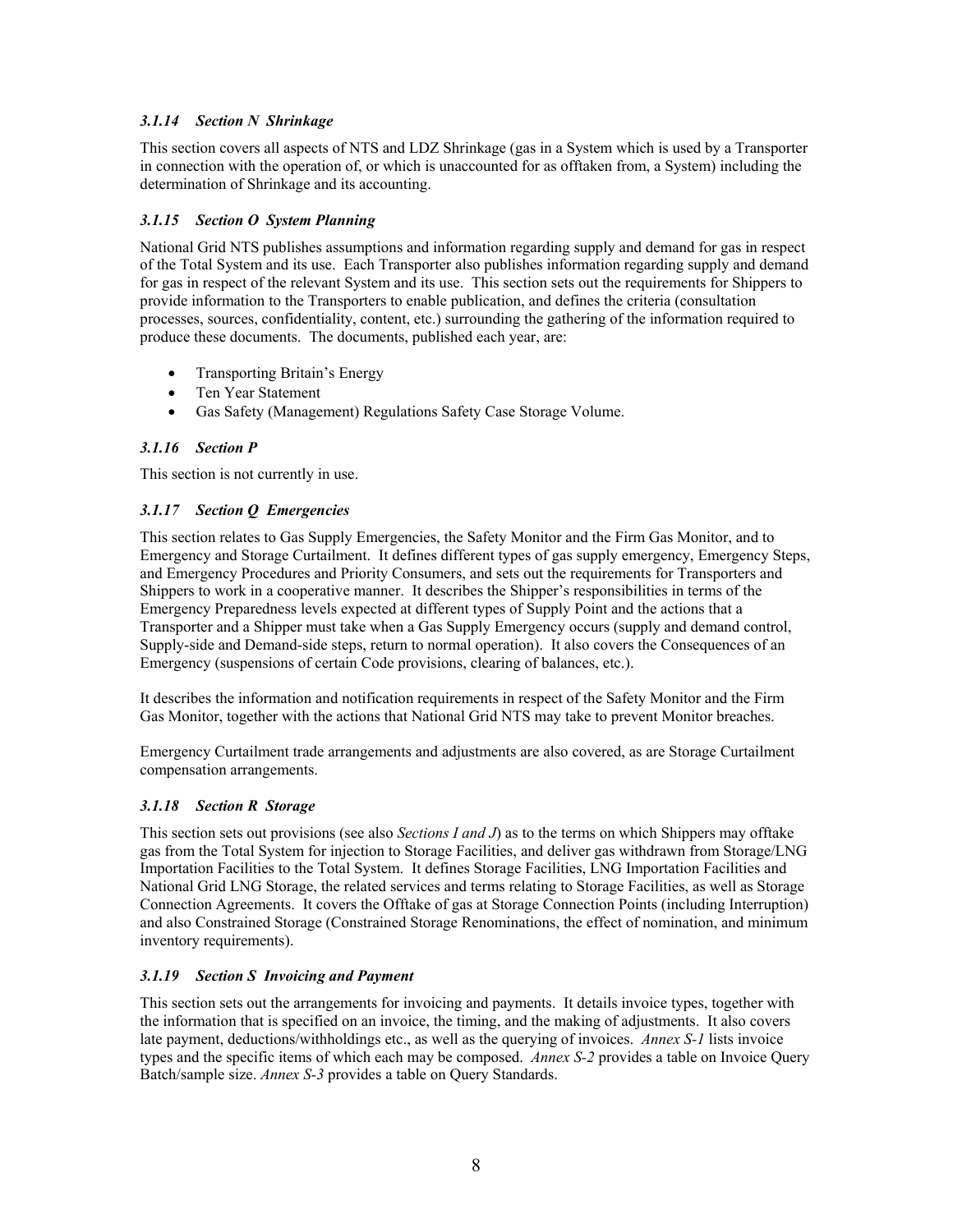#### <span id="page-8-0"></span>*3.1.20 Section T*

This section is not currently in use.

#### *3.1.21 Section U UK Link*

This section concerns the arrangements that relate to the information exchange system known as UK Link and it covers access/use, equipment and operational requirements, licensed software, and forms of communication, including the Active Notification System (ANS) and User Trade Communications. Details concerning contingency arrangements and the failure of UK Link are also covered, as is the process by which Modifications to UK Link may be proposed, made and notified.

#### *3.1.22 Section V General*

This section includes information concerning User Admission, and Discontinuing Users and Termination. It also covers User Agents and the Transporter Agency, the Transporter as User, Ancillary Agreements, Non-Code Transportation Arrangements, Code Credit Limits, Information and Confidentiality, Liability and related Issues, Neutrality and Aggregate NDM Reconciliation Auditor and Operations Reporting, Compensation. *Annex V-1* and *Annex V-2* contain tables relating to Operational Market Data and SO Commodity Charge Information**,** and *Annex V-3* covers Transportation Revenue Information.

#### *3.1.23 Section W*

This section is not currently in use.

#### *3.1.24 Section X Energy Balancing Credit Management*

This section concerns the provisions in place to limit the extent of the liability that would be incurred by all Shippers if a Shipper fails to make payment of any Energy Balancing Charge when it is due. It covers the workings of the Energy Balancing Credit Committee and establishes the principles relating to Security, Energy Balancing Indebtedness and Cash Calls, as well as payment of Energy Balancing Invoices. It also includes the Appointment of a Receiver.

#### *3.1.25 Section Y*

This section is not currently in use.

#### *3.1.26 Section Z National Grid LNG Storage Facilities*

This section relates to the use of a National Grid LNG Storage Facility. It covers storage capacity (including application for), storage transfers, injections and withdrawals, storage charges (overrun, scheduling and management) and credit limits. It also includes Storage Termination, and National Grid LNG storage assignment.

# **4 UNC Binder 3**

This Binder contains the Offtake Arrangements Document (OAD), which is subdivided into Sections A to N, together with an Appendix.

# **4.1 The Offtake Arrangements Document (OAD)**

This document sets out arrangements between Transporters relating to the connection and operation of their Systems at Offtakes and other matters. It defines the operational and technical arrangements at connections between the National Transmission System (NTS) and Distribution Networks, and between Distribution Networks. The OAD includes provisions for bilateral Supplemental Agreements, which contain sitespecific details for each offtake, covering such details as who owns particular connection assets, the measurement standards that must be maintained, etc. The OAD includes its own Table of Contents and comprises 14 sections  $(A - N)$ , together with an appendix. The sections cover: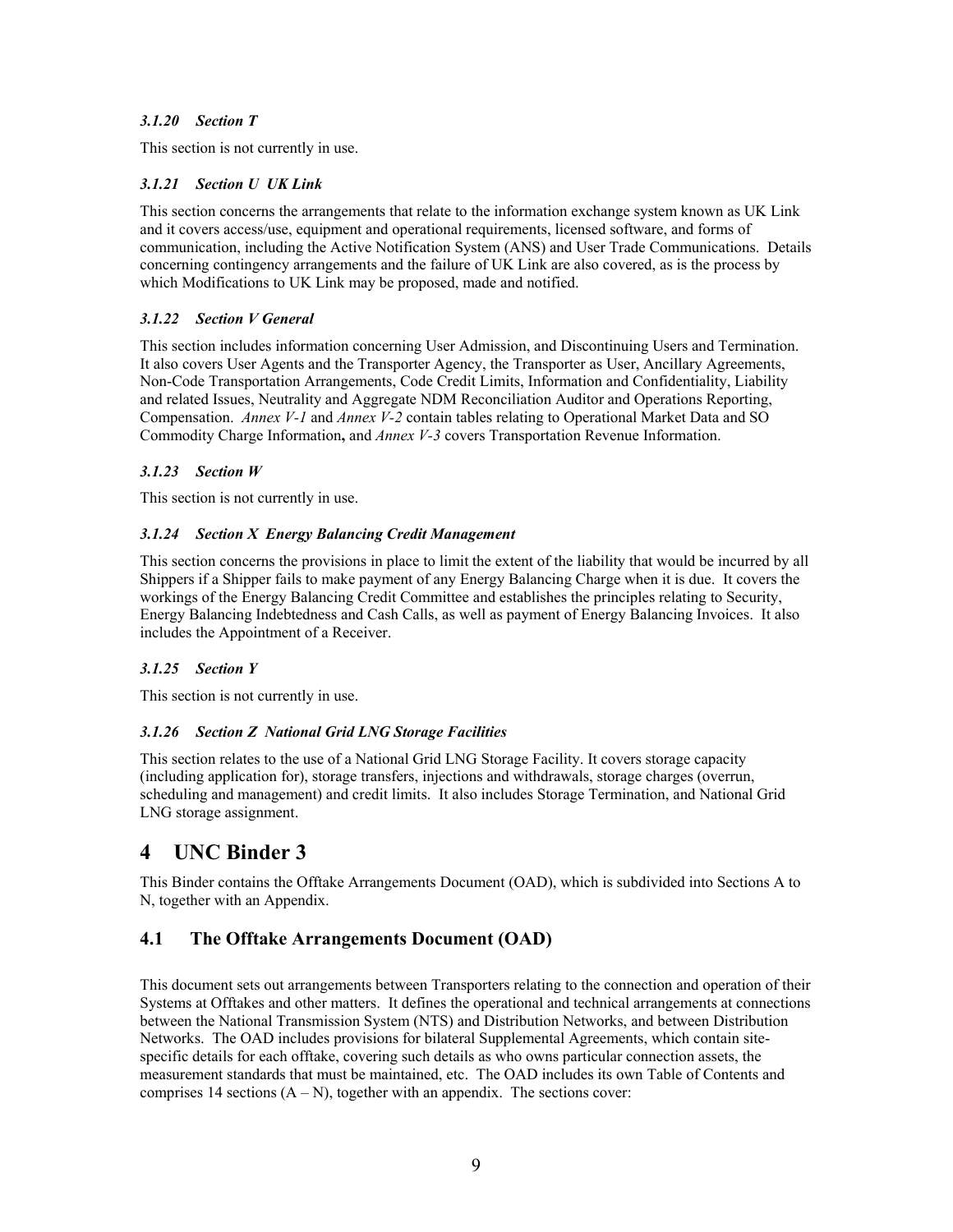- Section A Scope and Classification
- Section B Connection Facilities
- Section C Safety and Emergency
- Section D Measurements
- Section E Telemetry, etc.
- Section F Determination of Calorific Value
- Section G Maintenance
- Section H NTS Long Term Demand Forecasting
- Section I NTS Operational Flows
- Section J LDZ/LDZ Offtakes Planning and Operational Flows
- Section K LDZ System Entry Points
- Section L Cost Recovery and Invoicing
- Section M Information Flows
- Section N General
- Appendix 1 Part 1 Form of Supplemental Agreement (NTS/LDZ Offtake)

#### *4.1.1 Section A Scope and Classification*

This section sets out provisions (in addition to those of *TPD Section A*) relating to the classification of Systems and System Points for the purposes of the OAD, the basis on which specific details relating to particular System Points are to be recorded, and the basis on which gas flows between Systems are to be treated for certain purposes under the OAD.

#### *4.1.2 Section B Connection Facilities*

This section sets out the basis on which land comprising the Offtake Site for each Offtake is or is to be owned or occupied by the parties; the requirements relating to the installation, retention, modification, relocation, compatibility and decommissioning of Connection Facilities at each Offtake Site; and the basis on which one party may have access to land at the Offtake Site owned or occupied by another party. *Annex B-1* depicts a generic diagram of an Offtake. *Annex B-2 (Parts 1 and 2)* relates to site services.

#### *4.1.3 Section C Safety and Emergency*

This section sets out requirements in relation to gas supply emergencies; the adoption, review and revision of the Safe Control of Operations (SCO) Interface Procedure; site emergency procedures established by each party at each Offtake Site; and the General Site Safety and Environmental Requirements (GSSERs) to be established by each party at each Offtake Site.

#### *4.1.4 Section D Measurements*

This section sets out the requirements for the installation, operation and maintenance of Measurement Equipment for the purposes of measuring gas flows from the upstream System to the downstream System at an Offtake, and certain related issues. *Annex D-1 (Parts 1 and 2)* contains tables relating to Measured Data and Permitted Ranges at NTS/LDZ Offtakes, and at LDZ/LDZ Offtakes. *Annex D-2* relates to best practice recommendations and standards.

#### *4.1.5 Section E Telemetry, etc*

This section sets out National Grid NTS' requirements for telemetry in relation to NTS/LDZ Offtakes, and the requirements of the upstream Distribution Network Owner (DNO) for provision of daily reads in relation to LDZ/LDZ Offtakes. *Annex E-1* concerns Points of Telemetry and incorporates five tables relating to analogues, states, controls, and counters. *Annex E-2* relates to resilience of Telemetry connection facilities. *Annex E-3* relates to compatibility requirements. *Annex E-4* concerns Daily Read Facilities and includes two tables on data transfer and provision.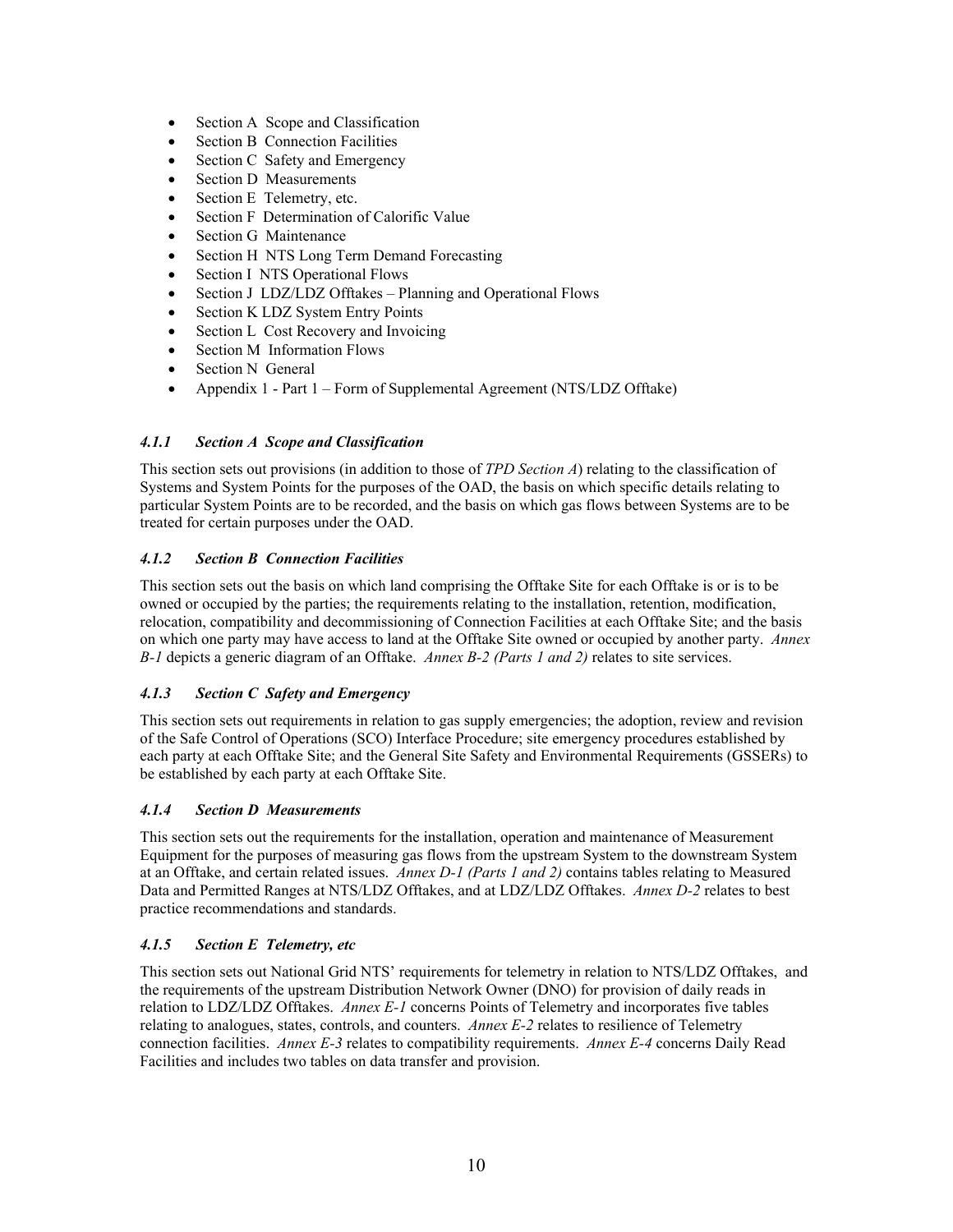#### *4.1.6 Section F Determination of Calorific Value (CV)*

This section sets out provisions for the avoidance or minimisation of CV shrinkage, terms for the provision by one party to another of data for the purposes of determining daily CVs, and the basis on which National Grid NTS will (until 31 March 2007) determine daily CVs on behalf of each DNO.

#### *4.1.7 Section G Maintenance*

This section sets out the basis on which, and the extent to which, the maintenance of the NTS and each LDZ will (as between the parties) be planned and coordinated, and certain related issues. *Annex G-1* covers minimum details required for the Maintenance Programme, and *Annex G-2* provides the timetable for maintenance programming for both the NTS/LDZ Offtakes and LDZ/LDZ Offtakes.

#### *4.1.8 Section H NTS Long Term Demand Forecasting*

This section sets out the requirements for National Grid NTS and each DNO to exchange information relating to historic and forecast development of demand in relation to each DNO's LDZ(s). *Annex H-1* contains tables relating to information specification.

#### *4.1.9 Section I NTS Operational Flows*

This section sets out requirements (for the purposes of TPD Section J4) as to the submission of Offtake Profile Notices in relation to NTS/LDZ Offtakes, together with certain other details required in relation to NTS/LDZ Offtakes. It also sets out provisions as to pressure at NTS/LDZ Offtakes, the basis (as between National Grid NTS and the DNOs) on which interruption rights under TPD Section G will be exercised, and other operational provisions relating to LDZs and NTS/LDZ Offtakes.

#### *4.1.10 Section J LDZ/LDZ Offtakes – Planning and Operational Flows*

This section sets out the basis on which, in relation to an LDZ/LDZ Offtake, the parties will exchange planning information. It also covers the establishment of Offtake Parameter Values and the submission of Offtake Profile Notices. *Annex J-1* contains an example of a 'Form of Submission for Planning Data', and *Annex J-2* contains an example of a 'Form of Offtake Parameter Statement'.

#### *4.1.11 Section K LDZ System Entry Points*

This section sets out terms agreed by the Parties to apply in relation to certain defined LDZ System Entry Points (see paragraph K1.1.2 for further clarification).

#### *4.1.12 Section L Cost Recovery and Invoicing*

This section sets out the basis on which the costs incurred by a Party are to be determined for the purposes of any provision of this Document (OAD) obliging another Party to bear or reimburse such costs, and the arrangements by which any amounts payable by a Party under this Document (OAD) are to be invoiced and paid.

#### *4.1.13 Section M Information Flows*

This section relates to the 'Offtake Communications Document' and the requirements for information flows. (The 'Offtake Communications Document' is available at www.gasgovernance.com).

#### *4.1.14 Section N General*

In relation to the OAD, this section sets out provisions as to the interpretation of references to a Party, the basis on which a person may become or cease to be a Party, confidentiality as between Parties, the liability of Parties, dispute resolution, and other matters of a general nature. It covers Supplemental Agreements and specifies the documents that are Offtake Subsidiary Documents. It also covers the establishment of the Offtake Committee and its workings.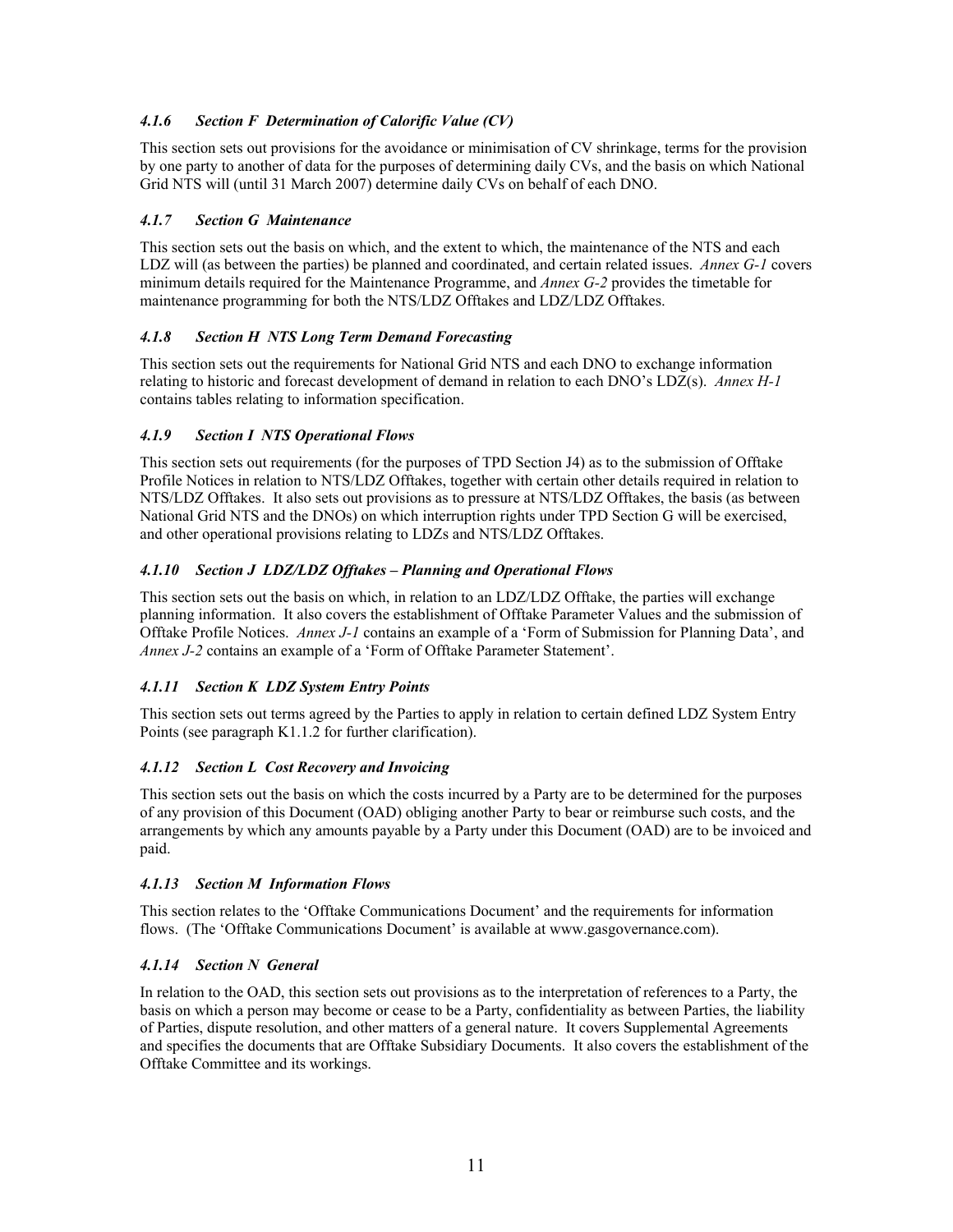#### <span id="page-11-0"></span>*4.1.15 Appendix 1*

Part 1 – This section provides an example of a 'Form of Supplemental Agreement (NTS/LDZ Offtake)'. Part 2 – This section provides an example of a 'Form of Supplemental Agreement (LDZ/LDZ Offtake)'.

# **5 UK Link Manual**

Section U of the Transportation Principal Document (TPD) defines how Transporters and Shippers communicate their business transactions to one another. This is generally done via UK Link, the computer system originally developed by British Gas plc, and to which all major gas market players have access.

The complete definition of the UNC requires a statement of the legal principles that govern it, plus the technical details of how these principles are implemented. For example, there are legal principles covering the operation of the computer network, and the hardware/software used to implement that network must also be documented. However, it is not appropriate to combine both legal and technical information into the TPD. Therefore the technical data has been documented separately with cross-references from the TPD. For ease of use, these cross-references are to the 'UK Link Manual'.

'UK Link Manual' is an umbrella term for the collection of documents that describe how UK Link works in practice and how it supports communication between Transporters and Shippers. To aid referencing from the UNC, the UK Link Overview Manual has also been produced. This contains the most commonly required information and acts as a route map into the remaining documents that form the UK Link Manual.

### **5.1 Structure of the UK Link Manual**

This collection of documents describes how a UK Link User can access the facilities of UK Link and the supporting standards, policies and procedures associated with it. The documents concerned are:

- UK Link Overview Manual (7 sections; 7 appendices)
- Gemini Training Manual
- SPA Self-Study Guide
- Metering Self-Study Guide
- Procedures Documentation for Shippers
- Shipper Interface Document (SID) File Layouts and Formats
- Supply Point Administration Shipper Interface Document: Current File Formats
- Contingency Manual
- Supplement Document Manual

#### **5.1.1 The Supplement Document Manual**

This includes:

- UK Link Security Policy
- UK Link IS Service Definition
- UK Link Standards Guide
- Control File Transfer Mechanism (CFTM) User Guide
- Shipper Information Service (SIS) User Guide
- Active Notification User (ANS) Guide.

These documents are available at www.xoserveextranet.com/uklinkdocs, once an individual login ID and password has been set up (you will need to contact xoserve to request access).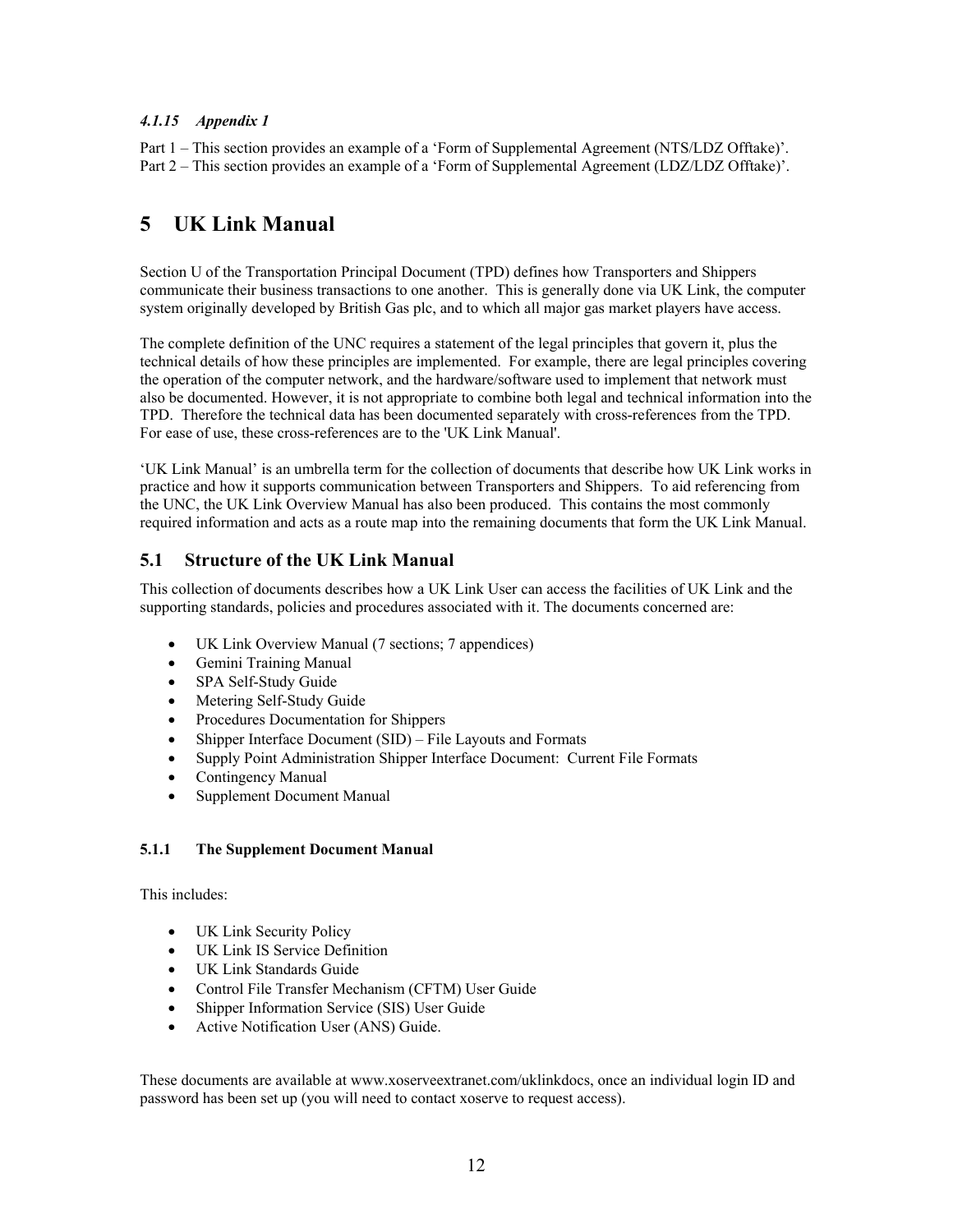# <span id="page-12-0"></span>**6 Modifying the UNC - the UNC Modification Rules**

# **6.1 Introduction**

The Modification Rules facilitate the process of making changes to the UNC. They have been designed to allow due consideration to be given to all Proposals either to change the UNC or to review it, and to allow Users and other relevant parties the opportunity to make representations in respect of each Proposal.

Consent must be obtained from Ofgem before implementation of a modification can take place. As a further safeguard against implementation of inappropriate modifications there is a right of appeal, in some circumstances, against Ofgem's decisions.

# **6.2 Proposals**

Proposals can be raised to modify or review the UNC, and any Modification Proposal or Review Proposal should be in writing, state which part of the UNC it refers to, and outline the purpose of the Proposal.

Modification Proposals will normally follow the standard process set out in the UNC Modification Rules. These provide for all proposals to be published and consulted upon, such that all interested parties are given an opportunity to consider and comment on the merits of a proposal. However, the standard process can be by-passed (subject to Ofgem's agreement) either in part or in whole when an urgent change is proposed.

# **6.3 The Modification Panel**

Proposals to modify the UNC are channelled through the Modification Panel, which is responsible for deciding when Proposals should be formally issued for consultation and whether to recommend to Ofgem that Proposals should be implemented. Five voting members from the Transporters, and five voting members representing Shippers generally attend Panel meetings. Ofgem, Terminal Operators, Suppliers, Independent (i.e. non UNC) Transporters and energywatch representatives are also entitled to attend, and the Transporters provide a non-voting Chairman and Secretary.

# **6.4 The Process**

Unless regarded as 'urgent' each Modification Proposal will be considered by the Panel, which may decide either that the Proposal should proceed directly to consultation, or that it should be further developed.

When a Proposal is to be developed, the Panel will agree whether a specific group should be formed to consider the Proposal, or if it should be considered by one of the standing Workstreams. The Panel also sets the timescale by when development work should be complete and a final report presented to the Panel. The Panel will consider this report and decide whether further development is required, or if the Proposal should be issued for consultation.

When the Panel determines that consultation should begin, the Transporters prepare a Draft Modification Report (DMR), which is then issued seeking representations from all interested parties. Following receipt of representations the Transporters then produce a Final Modification Report (FMR), which reflects the issues raised in the representations. In light of the FMR, the Panel makes a recommendation as to whether the Proposal should be implemented.

Since the Modification Panel can vary timescales there is no fixed period within which Proposals are to be dealt with. However, for a Proposal passing through the standard process it will normally take between six